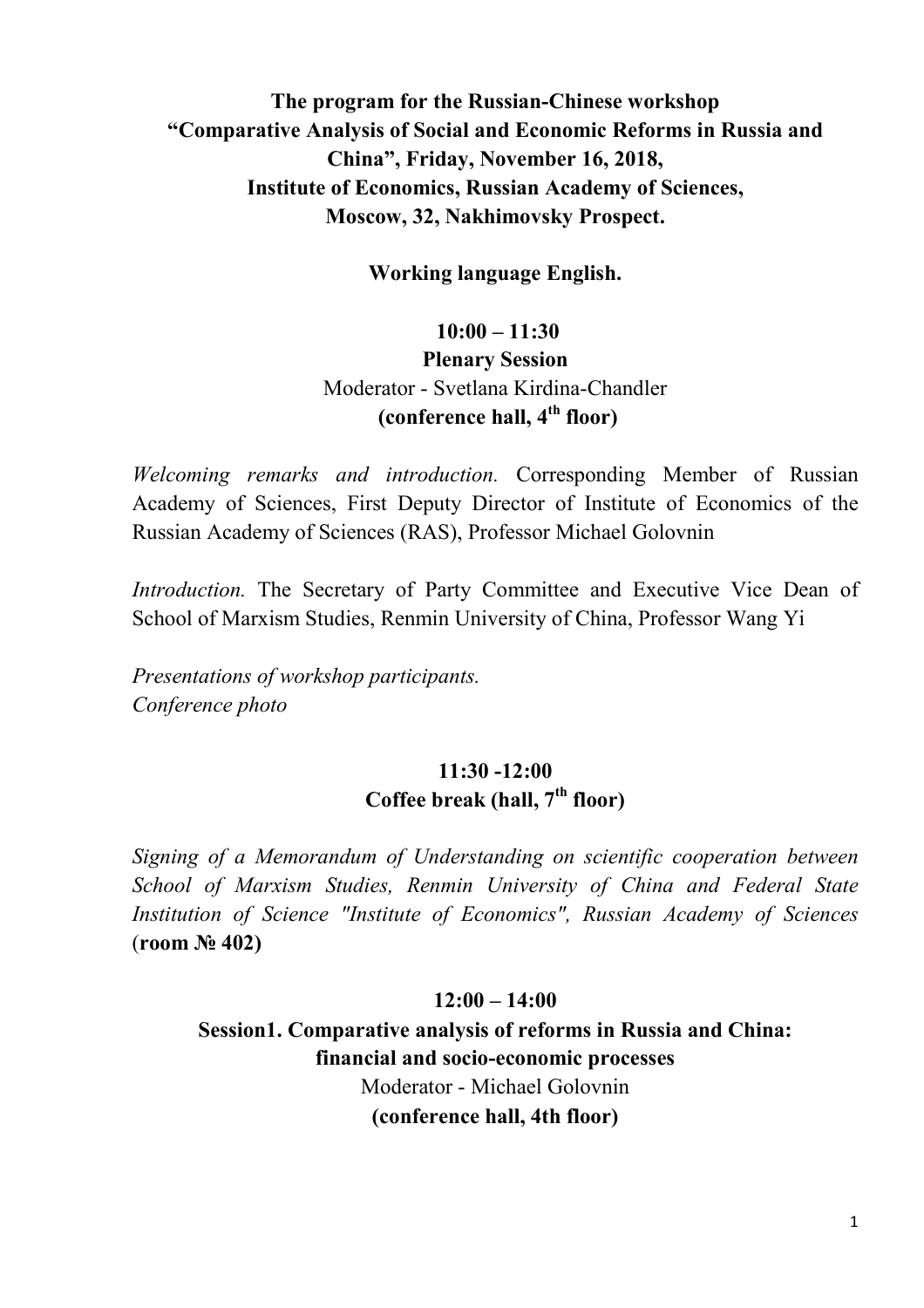**Ma Shenxiao** Assistant Professor, School of Marxism Studies, Renmin University of China. *How to Make the Financial Sector Better Serve the Real Economy in Socialist Market Economy of China.* mashenxiao.eva@hotmail.com

**Vernikov Andrei V.**Doctor of Economic Sciences, Leading researcher, Institute of Economics RAS. *Banking in China and in Russia: common and different features.* verand77777@gmail.com

**Dong Jia**, Associate Professor, School of Marxism Studies, Renmin University of China*. Reform of Social Governance Mechanism in Contemporary China.* dongjia2618@ruc.edu.cn

**Chubarova Tatiana V.,** Doctor of Economic Sciences, Head of Center, Institute of Economics RAS. *Health care system in Russia: problems and prospects.* t\_chubarova@mail.ru

### **13:00 – 14:00 Lunch (Ground floor Café)**

# **15:00 – 17:30 Session 2. Comparative analysis of reforms in Russia and China: understanding and rethinking of Marxism** Moderator – Zhang Xiuqin  **(conference hall, 4th floor)**

**Zhang Xiuqin***,* Professor, School of Marxism Studies, Renmin University of China. *The Russian influence in the Spread History of Chinese Marxism in the First Half of the 20th Century.* zhangxiuqin@ruc.edu.cn

**Voyekov Michael I.** Doctor of Economic Sciences, Head of Sub-division, Institute of Economics RAS. *Marxism and Political Economy: Russian case.* mvok1943@mail.ru

**Zhao Shumei**, Associate Professor, Vice Dean of School of Marxism Studies, Renmin University of China. *The Role of Community Organization of Communist Party of China in Urban Social Governance in Market Economy.* rucshumei@163.com